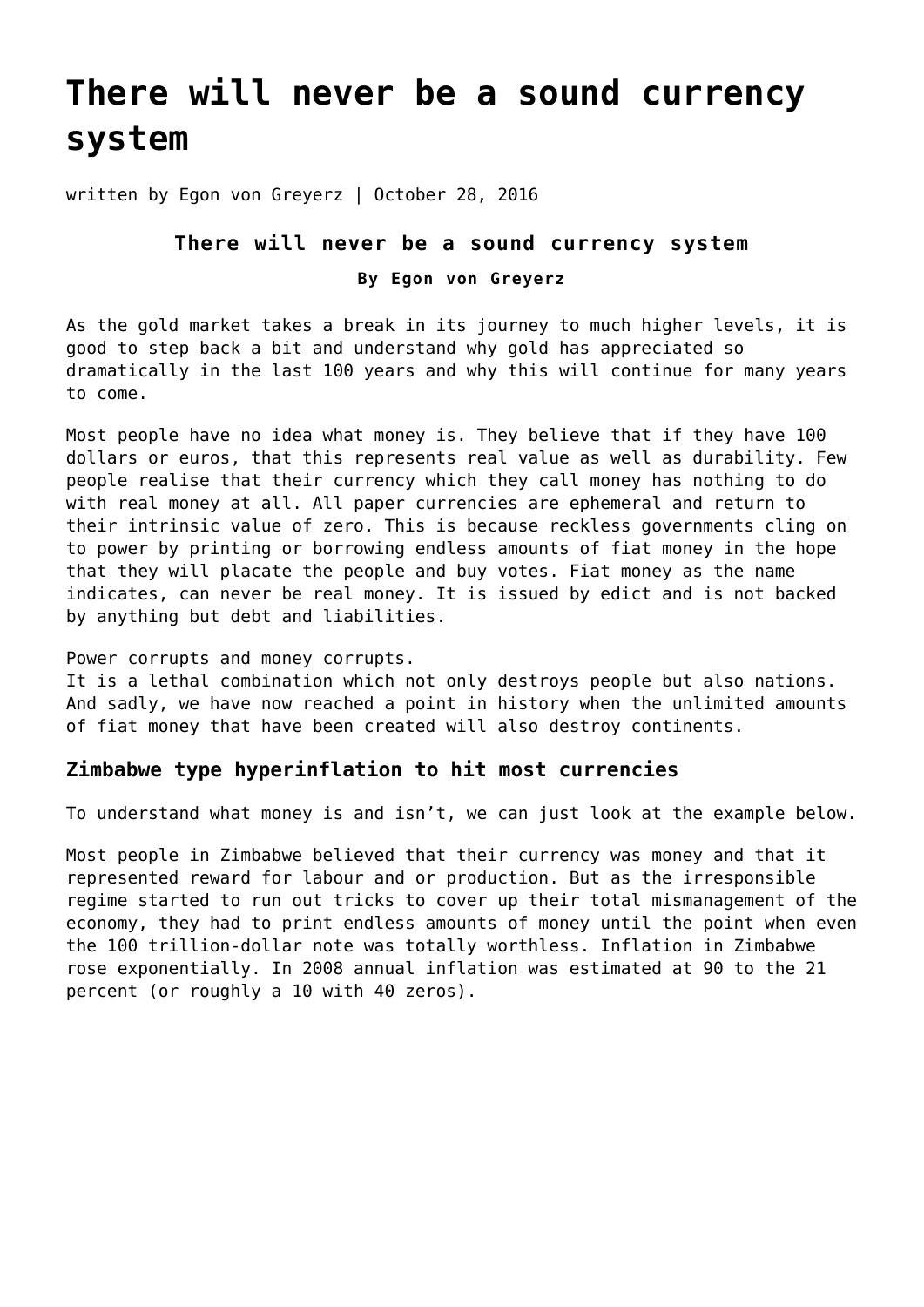| Date             | Month-over-month<br>inflation rate $(\%)$ |  | Year-over-year<br>inflation rate $(\%)$ |
|------------------|-------------------------------------------|--|-----------------------------------------|
| March 2007       | 50.54                                     |  | 2,200.20                                |
| April 2007       | 100.70                                    |  | 3,713.90                                |
| May 2007         | 55.40                                     |  | 4,530.00                                |
| June 2007        | 86.20                                     |  | 7,251.10                                |
| <b>July 2007</b> | 31.60                                     |  | 7,634.80                                |
| August 2007      | 11.80                                     |  | 6,592.80                                |
| September 2007   | 38.70                                     |  | 7,982.10                                |
| October 2007     | 135.62                                    |  | 14,840.65                               |
| November 2007    | 131.42                                    |  | 26,470.78                               |
| December 2007    | 240.06                                    |  | 66,212.30                               |
| January 2008     | 120.83                                    |  | 100,580.16                              |
| February 2008    | 125.86                                    |  | 164,900.29                              |
| March 2008       | 281.29                                    |  | 417,823.13                              |
| April 2008       | 212.54                                    |  | 650,599.00                              |
| <b>May 2008</b>  | 433.40                                    |  | 2,233,713.43                            |
| <b>June 2008</b> | 839.30                                    |  | 11,268,758.90                           |
| <b>July 2008</b> | 2,600.24                                  |  | 231,150,888.87                          |
| August 2008      | 3,190.00                                  |  | 9,690,000,000.00                        |
| September 2008   | 12,400.00                                 |  | 471,000,000,000.00                      |
| October 2008     | 690,000,000.00                            |  | 3,840,000,000,000,000,000.00            |
| 14 November 2008 | 79,600,000,000.00                         |  | 89,700,000,000,000,000,000,000.00       |

## ZIMBABWE'S HYPERINFLATION

NOTES: The Reserve Bank of Zimbabwe reported inflation rates for March 2007-July 2008. The authors calculated rates for August 2008-14 November 2008. SOURCES: Reserve Bank of Zimbabwe (2008a) and authors' calculations.

What happened in Zimbabwe is an excellent example of how a prosperous country can be destroyed by total mismanagement. The country had a very successful agricultural sector, mainly owned by Brits from the South Rhodesia era. It also has considerable mineral resources. But the value of this was gradually destroyed when the country became independent. And during that tragic decline of Zimbabwe, private land was expropriated and enterprise was nationalised.

So Zimbabwe is an excellent example of how to destroy a currency by killing private enterprise and replacing it with government interference and control. There are many examples of this in history. The partition of Germany after WWII is the best proof how a country's economy can be destroyed with disastrous policies – a West Germany, a prospering free market economy and East Germany, a centrally steered and poor communist economy.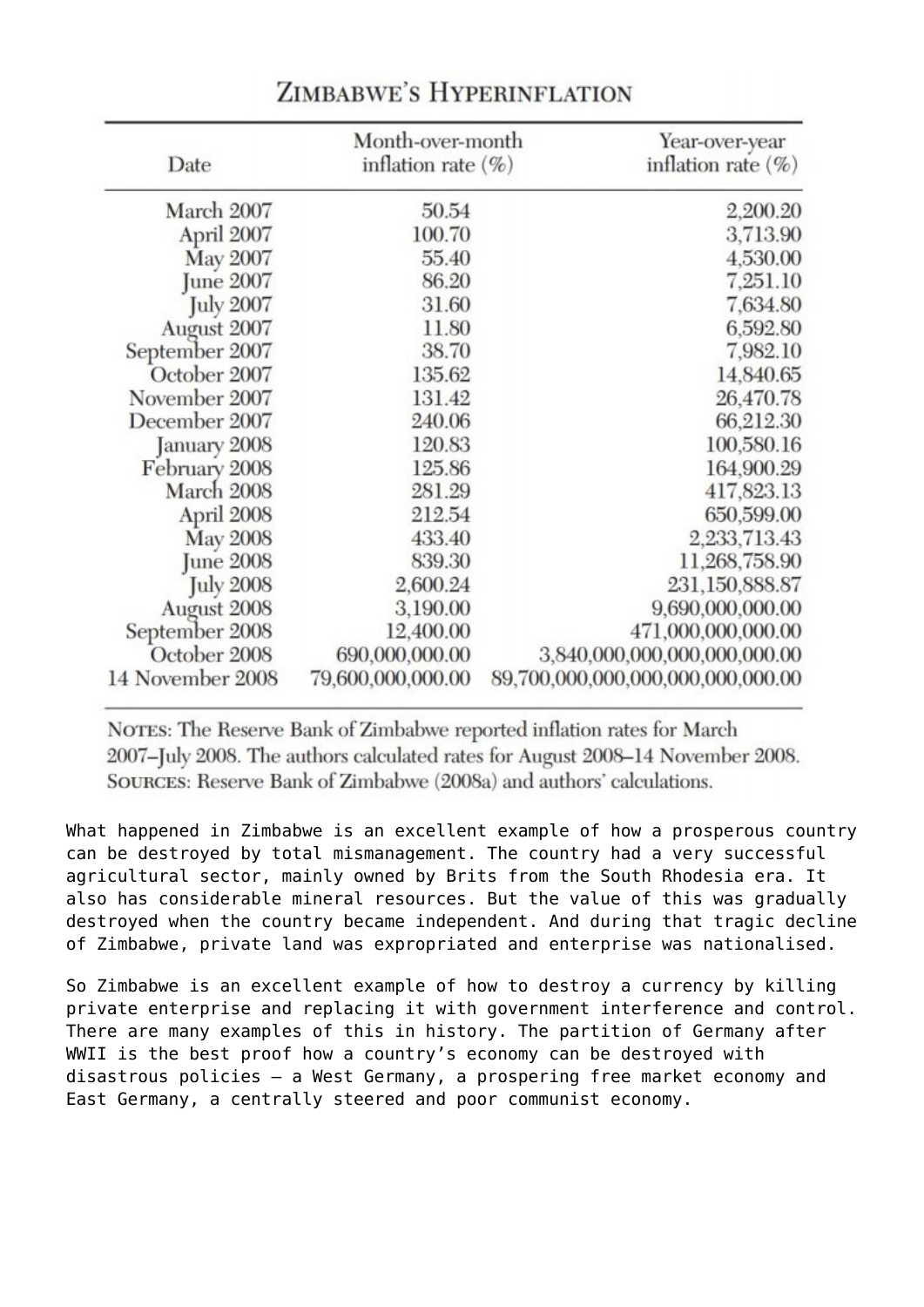

The decline of the US dollar has been a lot faster than most people realise. In 1971 the \$100 bill note above would have bought the 100 gram (ca. 3oz) bar pictured. Today it buys just a small corner or 3% of the gold bar.

But the US\$ is not the only currency in the race to the bottom. All major currencies compete successfully in this race and that includes the Euro, Yen, Pound and all other currencies.

### **Gold is nature's currency and the only money to survive**

The graph below shows gold as real money and stable purchasing power (straight line at 100). Gold does not appreciate. It performs the function that money should do. It represents stable value just as it has for thousands of years. One ounce of gold bought a good suit for a man 2,000 years ago, also 100 years ago and still does today. This is exactly how money should perform. It should maintain its value over time. But if we then look at the graph below, we see how all currencies have lost 97-99% against gold in the last 100 years.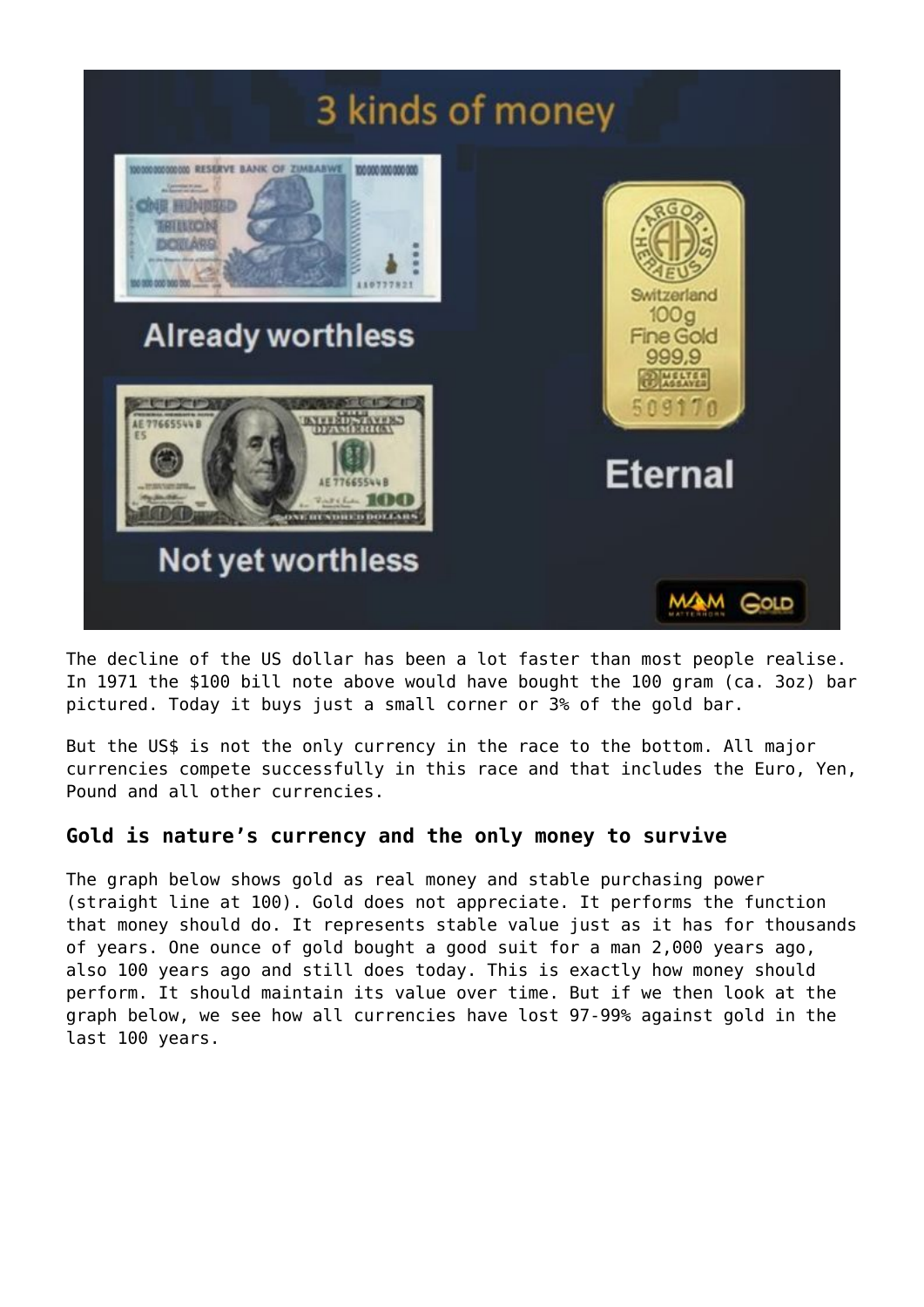# 100 years of paper money collapse



As the graph shows, the dollar, euro, yen and pound have only 1-3% to go to reach zero. It is virtually guaranteed that this final fall will take place and it is only a question of how long it will take. With the exponential growth in debt accelerating strongly since 2006, we could very well see this final destruction of the currencies in the next 5-7 years. And if the debt doesn't cause the collapse, so will the \$1.5 quadrillion derivatives do as counterparty fails.

Zimbabwe is an excellent example how what was meant to be money and a store of value just turns into a worthless promise that could not be used for any transaction or exchange. In the final stages of the hyperinflationary period the people either demanded dollars or gold.

#### **Destruction of money is the historical norm**

It is so fascinating that the destruction of currencies has been the norm throughout history as no paper or fiat currency has ever survived. Therefore, there seems to be little hope to permanently introduce a sound money system. Yes, there have been periods of sound money but they are seldom long lasting. Power seems to have such a corrupting effect on everyone who enters politics that the urge to print and spend worthless paper money seems completely irresistible.

The simple solution would be to firstly get rid of all central banks because central banks is the main reason why money never remains money but always returns to just the value of the paper it is printed on. Central banks